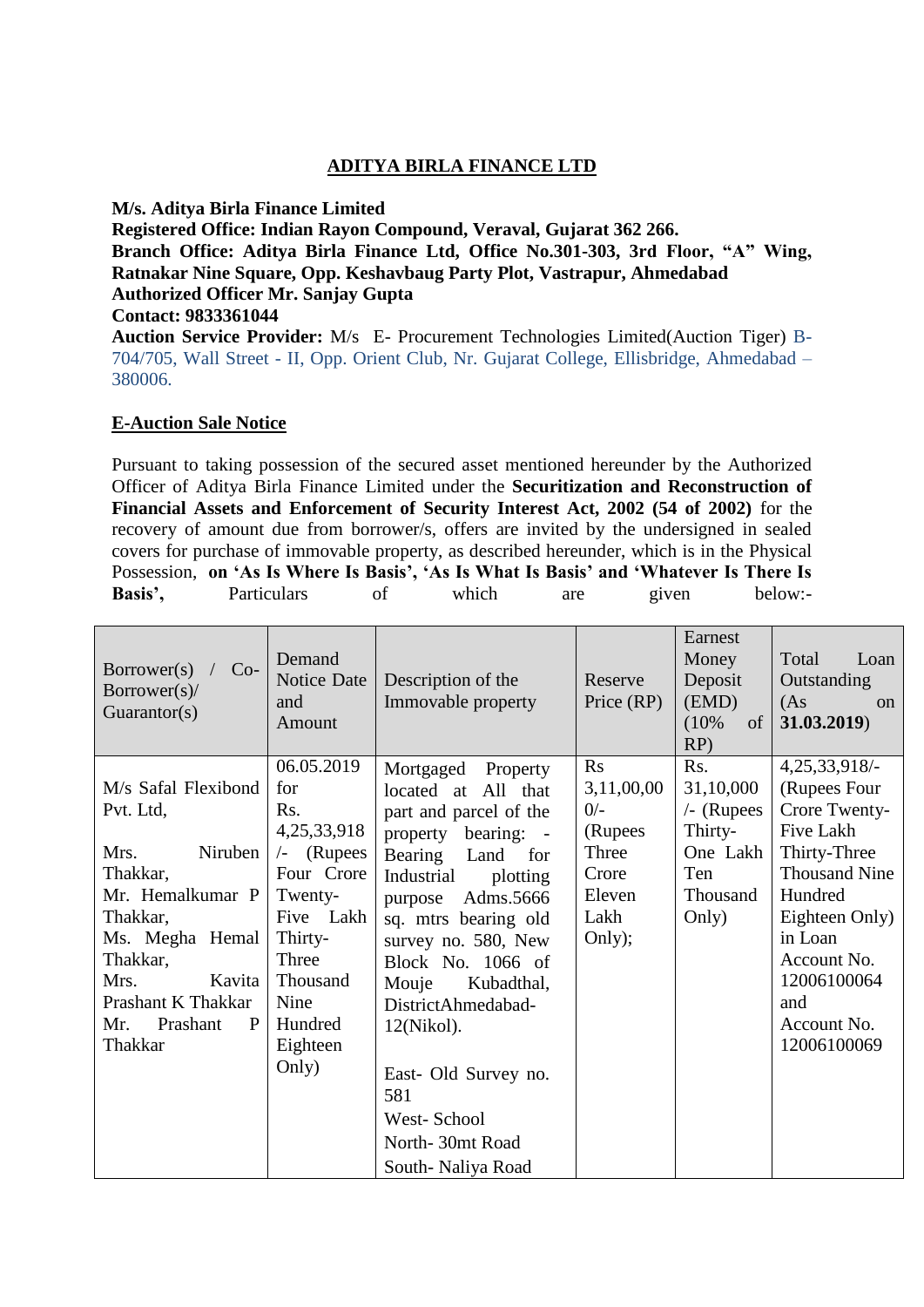For detailed terms and conditions of the sale, please log on to the website [https://sarfaesi.auctiontiger.net](https://sarfaesi.auctiontiger.net/)

TERMS AND CONDITIONS OF THE SALE OF IMMOVABLE PROPERTY BY WAY OF E-AUCTION:

- Date of Inspection of the Immovable Property is from 17.03.2022 to 24.03.2022 between 11:00 am to 04:00 pm.
- Last Date & Time of submitting EMD: 29.03.2022 till 10:00 am
- The Auction Sale will be an Online E-Auction/Bidding through approved Service Provider M/s E- Procurement Technologies Limited(Auction Tiger) Help Line Nos. 079-6813 6837/80/72/94 & Contact Person: Mr. Ram Prasad (Mo.: 8000023297) Help Line E-mail id: [support@auctiontiger.net](mailto:support@auctiontiger.net) & ramprasad@auctiontiger.net through the web portal [https://sarfaesi.auctiontiger.net;](https://sarfaesi.auctiontiger.net/)
- The Auction Sale will be held on 29.03.2022 between 11.00 am to 4.00 pm with autoextensions for 5 (five) minutes in case a bid is placed in the last 5 minutes before the appointed closing time;
- The bid price to be submitted shall be above the Reserve Price fixed by the Authorized Officer ("AO") and the bidders shall further improve their offer in multiples of Rs. 50,000/- (Rupees Fifty Thousand only).
- The property will not be sold below the Reserve Price set by the AO. The bid quoted below the Reserve Price shall be rejected and the EMD deposited shall be forfeited.
- The successful bidder shall have to pay 25% of the purchase amount (including Earnest Money) already paid within 24 hours of the closure of the E-Auction sale proceedings. The Balance 75% of the purchase price shall have to be paid within 15 (fifteen) days of confirmation of the sale by the Financial Institution or such extended period as agreed upon in writing by and solely at the discretion of the AO failing which the Financial Institution shall forfeit amounts already paid/deposited by the purchaser.
- Bidders are advised to visit the said website for Annexure and detailed Terms and Conditions of the sale before submitting their bids and participating in the proceedings.
- Bids shall be submitted online only in the prescribed format(s) with relevant details duly filled in. Bids submitted in any other format / incomplete bids are liable to be rejected.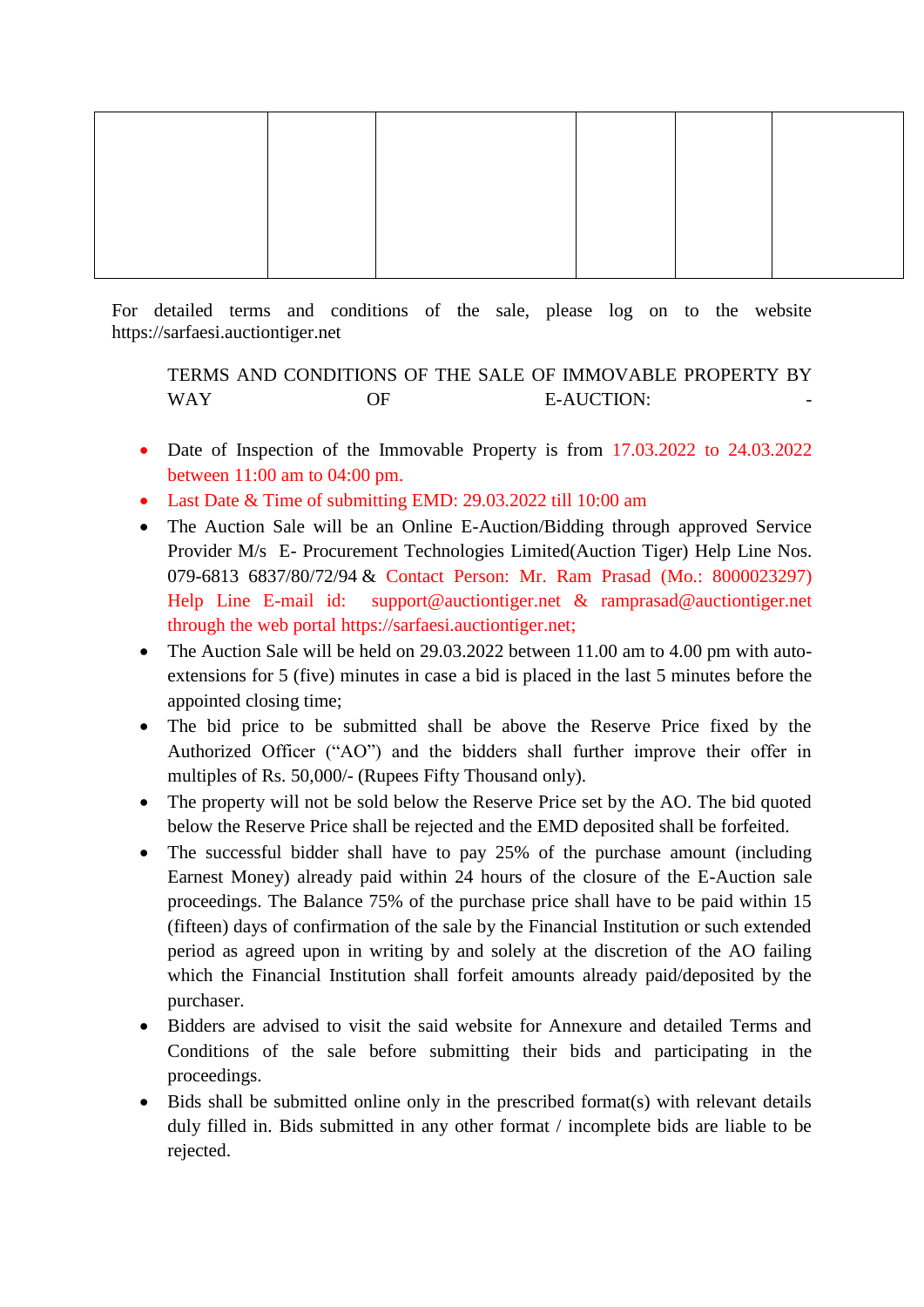- Annexure shall be accompanied by copies of the following KYC documents viz. (i) PAN Card (ii) Aadhar Card/Passport (iii) Current Address proof (iv) valid e-mail id (v) contact number (mobile/landline) (vi) Board Resolution to participate in the auction (for a company) etc. Scanned copies of the said documents shall be submitted to the e-mail id stated above. Earnest Money Deposit (EMD) as mentioned against property described in the accompanying Sale Notice shall be deposited through Demand Draft.
- The bidders shall hold a valid e-mail id as all the relevant information from the Secured Creditor/the Service Provider may be conveyed through email only.
- Prospective intending bidders may contact the Service Provider on the details mentioned above to avail online training on participating in the e-auction. However, neither the Authorized Officer nor the Secured Creditor nor the Service Provider shall be responsible for any technical lapses/internet outage/power failure etc.
- The EMD of the unsuccessful bidder will be returned of closure of the E-Auction proceedings.
- The sale is subject to confirmation by the Financial Institution. If the Borrower/Guarantor(s) pay the entire amount due to the Secured Creditor before the appointed date and time of e-auction, no sale will be concluded.
- To the best of knowledge and information of the AO, no other encumbrances exist on the aforesaid property, however the prospective tenderers are advised to do their own due diligence and conduct independent enquiries in regard to the title/encumbrances etc. The AO shall not be held responsible for any charge, lien, encumbrances, property tax or any other dues to the Government or anybody in respect to the aforesaid properties. The properties are being sold with all the existing and future encumbrances whether known or unknown to the Secured Creditor.
- The AO has the right to reject any tender/tenders (for either of the property) or even may cancel the e-auction without assigning any reasons thereof.
- On compliance of terms of sale, AO shall issue 'Sale Certificate' in favor of purchaser. All expenses relating to stamp duty, registration charges, conveyance, VAT, TDS, IT etc. shall be borne by the purchaser as prescribed in the act.
- The Total Loan Outstanding amount is not the loan foreclosure amount. All other charges (if any) shall be calculated at the time of closure of the loan.
- The Demand Draft Should be made in favor of 'Aditya Birla Finance Limited'.
- The sale is subject to the conditions prescribed in the SARFAESI Act 2002 (54 of 2002) and the conditions mentioned above.
- Wherever applicable, it is the responsibility of auction purchaser to deduct Tax at Source (TDS) @ 1% of the total sale consideration on the transfer of immovable property having consideration equal to Rs. 50 lakhs and above and deposit the same with the appropriate authorityu/s. 194IA of Income Tax Act.
- For further details, contact the Authorized Officer, at the abovementioned address.